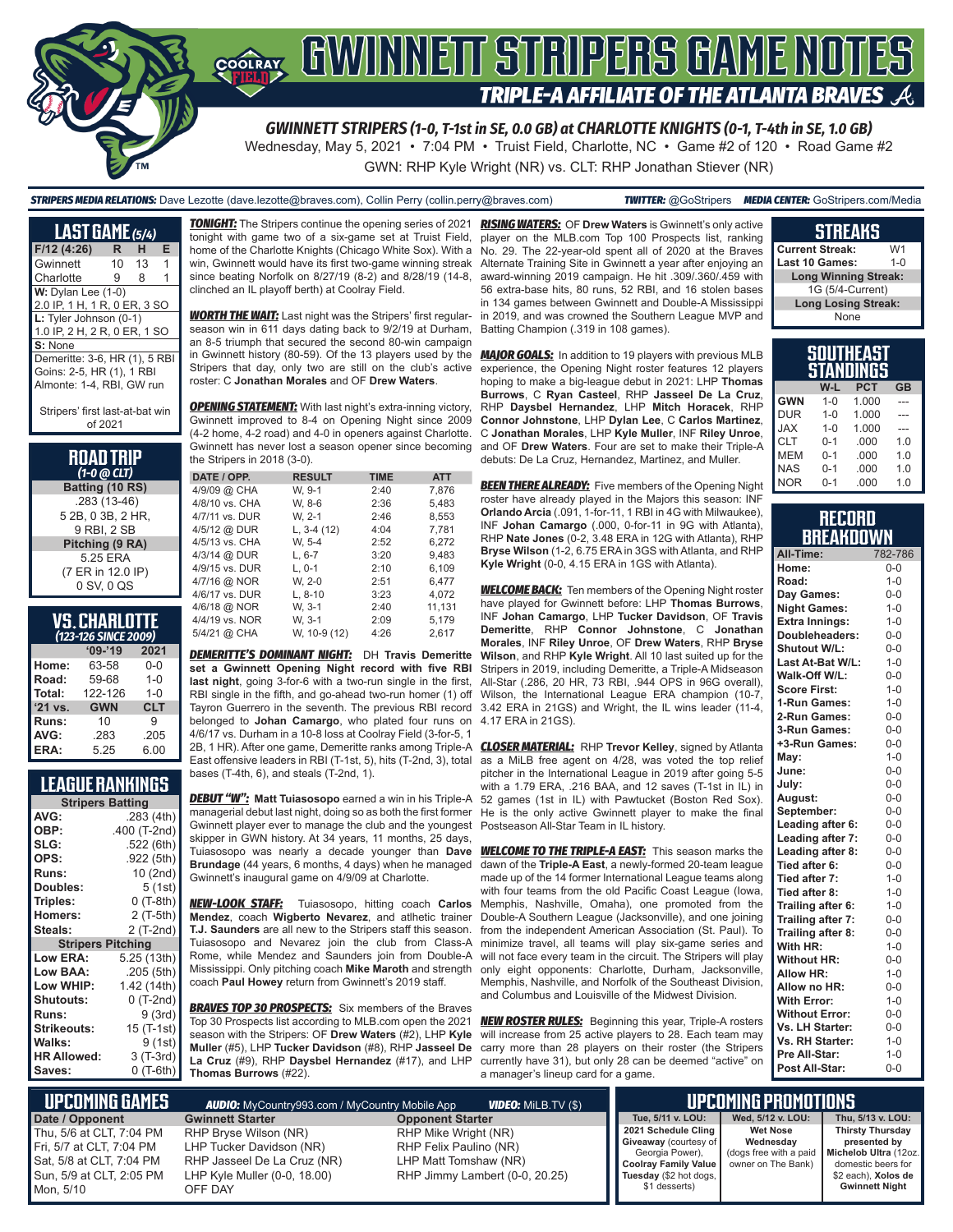

|                                                                                 | <b>MANAGER MATT TUIASOSOPO</b>                                                                                                                                                                                                                                                                                                     |                              |                |                            |                       |                                     | <b>GWINNETT PLAYERS USED (15 IN 2021)</b>                         |                                                                                                               |
|---------------------------------------------------------------------------------|------------------------------------------------------------------------------------------------------------------------------------------------------------------------------------------------------------------------------------------------------------------------------------------------------------------------------------|------------------------------|----------------|----------------------------|-----------------------|-------------------------------------|-------------------------------------------------------------------|---------------------------------------------------------------------------------------------------------------|
|                                                                                 | Matt Tuiasosopo enters his first season as Gwinnett manager and his third season<br>as a coach in the Atlanta Braves organization in 2021. He was named the seventh                                                                                                                                                                |                              |                |                            |                       |                                     | Italics = Player no longer on the active roster                   |                                                                                                               |
|                                                                                 | manager in team history on 3/30/21. Tuiasosopo is both the youngest manager in<br>team history (age 34) and the first former Gwinnett player to manage the club (hit                                                                                                                                                               |                              |                |                            |                       | Pitchers (6):                       | Connor Johnstone, Dylan Lee, Kyle Muller                          | Victor Arano, Thomas Burrows, Carl Edwards Jr.,                                                               |
|                                                                                 | .221 with 19 HR, 73 RBI in 178 games from 2016-17).                                                                                                                                                                                                                                                                                |                              |                |                            |                       | Catchers (1):                       | Carlos Martinez                                                   |                                                                                                               |
|                                                                                 | Tuiasosopo made his managerial debut in 2019 with Class-A Rome, leading the club<br>to a 65-74 record and earning Atlanta's Bobby Cox Award for minor league manager<br>of the year. He was set to return to Rome in 2020, but was reassigned to the Braves<br>Alternate Site at Coolray Field once the MiLB season was cancelled. |                              |                |                            |                       | Infielders (4):<br>Outfielders (4): | <b>Drew Waters</b>                                                | Orlando Arcia, Johan Camargo, Ryan Goins, Yolmer Sanchez<br>Abraham Almonte, Travis Demeritte, Phillip Ervin, |
| <b>Tuiasosopo's Managerial Career</b><br>With Gwinnett (1 Season):              |                                                                                                                                                                                                                                                                                                                                    | <b>Games</b><br>$\mathbf{1}$ | W-L<br>$1 - 0$ | <b>PCT</b><br>1.000        | <b>Playoffs</b><br>0  |                                     |                                                                   |                                                                                                               |
| MiLB Career (2 Seasons):                                                        | All staff bios available in the 2021 Stripers Media Guide                                                                                                                                                                                                                                                                          | 139                          | 65-74          | .468                       | 0                     |                                     |                                                                   |                                                                                                               |
|                                                                                 |                                                                                                                                                                                                                                                                                                                                    | <b>EJECTIONS</b> (0)         |                |                            |                       |                                     |                                                                   |                                                                                                               |
| Player/Coach                                                                    |                                                                                                                                                                                                                                                                                                                                    | Date/Inning                  |                | <b>Umpire</b>              |                       |                                     | <b>BASS-LANTA</b>                                                 |                                                                                                               |
| None                                                                            |                                                                                                                                                                                                                                                                                                                                    |                              |                |                            |                       |                                     |                                                                   | Including MLB rehab assignments, 1 player has played for both Gwinnett and                                    |
|                                                                                 |                                                                                                                                                                                                                                                                                                                                    |                              |                |                            |                       | Atlanta in 2021:                    |                                                                   |                                                                                                               |
|                                                                                 |                                                                                                                                                                                                                                                                                                                                    |                              |                |                            |                       |                                     | INF Johan Camargo                                                 |                                                                                                               |
|                                                                                 |                                                                                                                                                                                                                                                                                                                                    |                              |                |                            |                       |                                     |                                                                   |                                                                                                               |
|                                                                                 |                                                                                                                                                                                                                                                                                                                                    |                              |                |                            |                       |                                     |                                                                   |                                                                                                               |
| <b>PCT</b><br>G                                                                 | TEAM DEFENSE (6TH IN TRIPLE-A EAST)<br><b>TC</b>                                                                                                                                                                                                                                                                                   | PO                           | A              | E                          | <b>DP</b>             |                                     |                                                                   |                                                                                                               |
| .981<br>$\mathbf{1}$                                                            | 54                                                                                                                                                                                                                                                                                                                                 | 36                           | 17             | $\mathbf{1}$               | 1                     |                                     |                                                                   |                                                                                                               |
| <b>Catchers</b>                                                                 | $\mathsf{cs}$<br><b>SB</b>                                                                                                                                                                                                                                                                                                         | <b>ATT</b>                   | <b>PCT</b>     | <b>PB</b>                  | W-L                   |                                     |                                                                   |                                                                                                               |
| Casteel                                                                         | $\mathbf 0$<br>0                                                                                                                                                                                                                                                                                                                   | 0                            | $\overline{a}$ | $\mathbf 0$                | $0-0$                 |                                     |                                                                   |                                                                                                               |
| Martinez<br>Morales                                                             | $\mathbf 0$<br>$\mathbf{1}$<br>0<br>0                                                                                                                                                                                                                                                                                              | $\mathbf{1}$<br>0            | .000<br>---    | $\mathbf 0$<br>$\mathbf 0$ | $1 - 0$<br>$0-0$      |                                     |                                                                   |                                                                                                               |
| Total:                                                                          | 0<br>1                                                                                                                                                                                                                                                                                                                             | $\mathbf{1}$                 | .000           | 0                          | $1-0$                 |                                     |                                                                   |                                                                                                               |
|                                                                                 |                                                                                                                                                                                                                                                                                                                                    |                              |                |                            |                       |                                     | <b>BRAVES ON REHAB</b>                                            |                                                                                                               |
| <b>Outfield Assists (1):</b><br>Pitcher Pickoffs (0):                           | Almonte (1)                                                                                                                                                                                                                                                                                                                        |                              |                |                            |                       |                                     |                                                                   | No Atlanta players have been assigned to rehab with Gwinnett in 2021.                                         |
| <b>Catcher Pickoffs (0):</b>                                                    |                                                                                                                                                                                                                                                                                                                                    |                              |                |                            |                       | Player                              | <b>Injury</b>                                                     | <b>Rehab Dates</b>                                                                                            |
|                                                                                 |                                                                                                                                                                                                                                                                                                                                    |                              |                |                            |                       |                                     |                                                                   |                                                                                                               |
|                                                                                 |                                                                                                                                                                                                                                                                                                                                    | <b>STARTS</b>                |                |                            |                       |                                     |                                                                   |                                                                                                               |
|                                                                                 |                                                                                                                                                                                                                                                                                                                                    | <b>By Batting Order</b>      |                |                            |                       |                                     |                                                                   |                                                                                                               |
| Waters $(1-0)$<br>1:<br>Goins (1-0)<br>2:<br>Arcia (1-0)<br>3:<br>Camargo (1-0) |                                                                                                                                                                                                                                                                                                                                    |                              |                |                            |                       |                                     |                                                                   |                                                                                                               |
| 4:<br>Demeritte (1-0)<br>5:                                                     |                                                                                                                                                                                                                                                                                                                                    |                              |                |                            |                       |                                     |                                                                   |                                                                                                               |
| Almonte (1-0)<br>6:<br>Ervin (1-0)<br>7:                                        |                                                                                                                                                                                                                                                                                                                                    |                              |                |                            |                       |                                     |                                                                   |                                                                                                               |
| Sanchez (1-0)<br>8:                                                             |                                                                                                                                                                                                                                                                                                                                    |                              |                |                            |                       |                                     |                                                                   |                                                                                                               |
| Martinez (1-0)<br>9:                                                            |                                                                                                                                                                                                                                                                                                                                    |                              |                |                            |                       |                                     |                                                                   |                                                                                                               |
| Martinez (1-0)<br>C:                                                            |                                                                                                                                                                                                                                                                                                                                    | <b>By Position</b>           |                |                            |                       |                                     | LAST AT-BAT WINS (1)                                              |                                                                                                               |
| 1B:<br>Camargo (1-0)<br><b>2B:</b> Goins (1-0)                                  |                                                                                                                                                                                                                                                                                                                                    |                              |                |                            |                       |                                     | The Stripers are 1-0 in games decided in the last at-bat in 2021. |                                                                                                               |
| <b>3B:</b> Sanchez (1-0)                                                        |                                                                                                                                                                                                                                                                                                                                    |                              |                |                            |                       | Date/Opponent                       | <b>Score</b>                                                      | <b>Game-Winning Play</b>                                                                                      |
| <b>SS:</b> Arcia (1-0)                                                          |                                                                                                                                                                                                                                                                                                                                    |                              |                |                            |                       | 5/4 at Charlotte                    | 10-9 (12th)                                                       | Almonte scores on E4 (Reynolds)                                                                               |
| <b>LF:</b> Ervin $(1-0)$<br>$CF: Waters (1-0)$                                  |                                                                                                                                                                                                                                                                                                                                    |                              |                |                            |                       |                                     |                                                                   |                                                                                                               |
| $RF:$ Almonte $(1-0)$<br>DH: Demeritte (1-0)                                    |                                                                                                                                                                                                                                                                                                                                    |                              |                |                            |                       |                                     |                                                                   |                                                                                                               |
|                                                                                 |                                                                                                                                                                                                                                                                                                                                    |                              |                |                            |                       |                                     |                                                                   |                                                                                                               |
|                                                                                 |                                                                                                                                                                                                                                                                                                                                    |                              |                |                            |                       |                                     |                                                                   |                                                                                                               |
|                                                                                 |                                                                                                                                                                                                                                                                                                                                    |                              |                |                            |                       |                                     |                                                                   |                                                                                                               |
|                                                                                 |                                                                                                                                                                                                                                                                                                                                    |                              |                |                            |                       |                                     |                                                                   |                                                                                                               |
|                                                                                 | Road                                                                                                                                                                                                                                                                                                                               | <b>VS. 2021 OPPONENTS</b>    |                |                            |                       |                                     |                                                                   |                                                                                                               |
| Home<br>$0-0$<br>CHA                                                            | <b>Total</b><br>$1 - 0$<br>$1 - 0$                                                                                                                                                                                                                                                                                                 | COL                          | Home<br>$0-0$  | Road<br>$0-0$              | <b>Total</b><br>$0-0$ |                                     |                                                                   |                                                                                                               |
| <b>DUR</b><br>$0-0$                                                             | $0-0$<br>$0-0$                                                                                                                                                                                                                                                                                                                     | LOU                          | $0-0$          | $0-0$                      | $0-0$                 |                                     |                                                                   |                                                                                                               |
| <b>JAX</b><br>$0-0$<br><b>MEM</b><br>$0-0$                                      | $0-0$<br>$0-0$<br>$0-0$<br>$0-0$                                                                                                                                                                                                                                                                                                   | <b>MW DIV</b>                | $0-0$          | $0-0$                      | $0-0$                 |                                     |                                                                   |                                                                                                               |
| $0-0$<br><b>NAS</b>                                                             | $0-0$<br>$0-0$                                                                                                                                                                                                                                                                                                                     |                              |                |                            |                       |                                     |                                                                   |                                                                                                               |
| <b>NOR</b><br>$0-0$<br><b>SE DIV</b><br>$0-0$                                   | $0-0$<br>$0-0$<br>$1-0$<br>$1-0$                                                                                                                                                                                                                                                                                                   |                              |                |                            |                       |                                     |                                                                   | *Denotes "walk-off" win                                                                                       |
|                                                                                 |                                                                                                                                                                                                                                                                                                                                    |                              |                |                            |                       |                                     |                                                                   |                                                                                                               |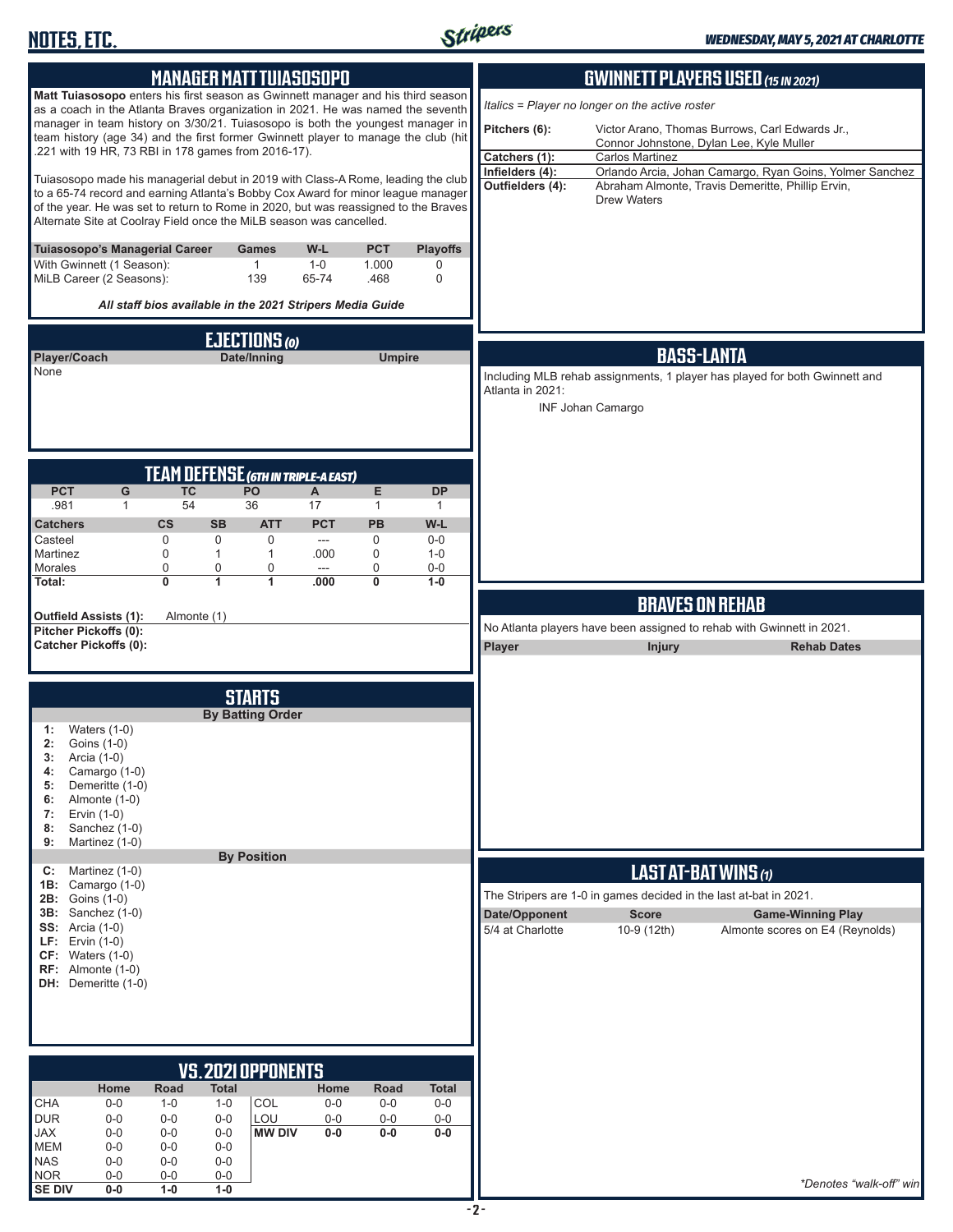## **STARTING PITCHER**



**ON BRAVES 40-MAN ROSTER BIO ON PAGES 105-106 OF MEDIA GUIDE**

#### *WEDNESDAY, MAY 5, 2021 AT CHARLOTTE*

# **30****KYLE WRIGHT**

**B/T:** R/R **BORN:** 10/2/95 in Huntsville, Alabama (Age 25)<br>**HT:** 6-4 **ACQUIRED:** Braves' 1st round pick (5th overall **HT:** 6-4 **ACQUIRED:** Braves' 1st round pick (5th overall) in 2017 June draft out **WT:** 215 of Vanderbilt University (Nashville, TN)

**TONIGHT:** Wright makes his first Triple-A start of 2021 in game two of this six-game series at Charlotte ... It will be his 29th career appearance (26th start) with Gwinnett since 2018 (13-5, 3.83 ERA, 60 ER in 141.0 IP, 144 SO) ... **Dating back to 6/14/19, he is 8-0 with a 2.57 ERA (21 ER in 73.2 IP) and 86 strikeouts in his last 12 regularseason starts for the Stripers**.

*2021 SEASON:* Spent most of April at the Alternate Training Site at Coolray Field ... Recalled by Atlanta on 4/16 and went 0-0 with a 4.15 ERA in one start (4/16 at the Chicago Cubs) ... Optioned back to the Alternate Training Site on 4/17.

*2021 SPRING TRAINING:* Went 0-1 with a 4.50 ERA (8 ER in 16.0 IP, 13 H, 8 BB, 15 SO) in five starts for the Braves ... Optioned to the Alternate Training Site on 3/25.

*2020 SEASON:* Made the Braves' Opening Day roster for the second time in his career ... Overall went 2-4 with a 5.21 ERA, .243 BAA, and three quality starts in eight outings for Atlanta ... Started twice in the MLB Postseason, going 1-1 with a 9.45 ERA .. Won his first career playoff start in Game 3 of the NLDS at Miami (6.0 IP, 3 H, 0 R, 2 BB, 7 SO in series-clinching 7-0 win) ... Also started Game 3 of the NLCS vs. the Los Angeles Dodgers (loss, 0.2 IP, 5 H, 7 R, 2 BB, 0 SO, 2 HR in 15-3 loss).

*CAREER ACCOLADES:* 2018 MLB All-Star Futures Game selection (8-9, 3.46 ERA, .230 BAA in 27G between Double-A Mississippi and Gwinnett) ... Led the International League in wins in 2019 with Gwinnett (11-4, 4.17 ERA in 21 starts).

| <b>WRIGHT'S OVERALL STATS</b> |                |         |            |       |           |           |     |            |             |
|-------------------------------|----------------|---------|------------|-------|-----------|-----------|-----|------------|-------------|
| Year                          | Team           | W-L     | <b>ERA</b> | G/GS  | <b>HR</b> | <b>BB</b> | so  | <b>BAA</b> | <b>WHIP</b> |
| 2021                          | ATLANTA (MLB)  | $0 - 0$ | 4 15       | 1/1   |           |           | 5   | 214        | 1.15        |
|                               | Gwinnett (AAA) | --      | --         | 0/0   |           | 00        | 00  | ---        |             |
| MiLB Career:                  |                | 19-14   | 3.70       | 57/54 | 21        | 92        | 267 | 237        | 1.23        |
| MLB Career:                   |                | $2 - 7$ | 6.09       | 20/13 | 14        | 45        | 58  | 255        | 1.63        |

| <b>WRIGHT'S 2021 SPLITS (WITH GWINNETT)</b> |                       |          |                |  |  |  |
|---------------------------------------------|-----------------------|----------|----------------|--|--|--|
| l Home:                                     | $0-0, - -$ ERA $(0G)$ | Vs. LHB: | .--- BAA. 0 HR |  |  |  |
| l Road:                                     | $0-0, - -$ ERA $(0G)$ | Vs. RHB: | .--- BAA. 0 HR |  |  |  |
|                                             |                       |          |                |  |  |  |

| <b>WRIGHT VS. CHARLOTTE</b> |         |            |   |    |      |    |    |           |           |           |
|-----------------------------|---------|------------|---|----|------|----|----|-----------|-----------|-----------|
|                             | W-L     | <b>ERA</b> | G | GS | IP   | н  | ER | <b>HR</b> | <b>BB</b> | <b>SO</b> |
| 2018:                       | $0 - 0$ | 0.00       |   | 0  | 2.0  |    |    |           |           |           |
| 2019:                       | $1 - 2$ | 8 1 6      | ঽ | 3  | 14.1 | 22 | 13 |           |           | 12        |
| l 2021:                     | $0 - 0$ | $-$        |   | O  | 0.0  |    |    |           |           | O         |
| Career:                     | $1 - 2$ | .16        | 5 | 3  | 16.1 | 23 | 13 |           |           | 14        |

| <b>WRIGHT'S HIGHS &amp; LOWS</b> |               |                                  |  |  |  |
|----------------------------------|---------------|----------------------------------|--|--|--|
|                                  | <b>Season</b> | <b>Career (MiLB and MLB)</b>     |  |  |  |
| IIP:                             |               | 9.0 (5/18/19, FLA vs. JUP)       |  |  |  |
| SO:                              |               | 10 (7/7/19, MIS vs. BLX)         |  |  |  |
| BB:                              |               | 5 (3x, last: 7/15/19, MIS @ JAX) |  |  |  |
| Iн:                              |               | 9 (8/4/18, ROM @ GVL)            |  |  |  |
| ER:                              |               | 8 (7/4/18, ROM @ ASH)            |  |  |  |
| Low-Hit CG: --                   |               | 0 Hits (5/18/19, FLA vs. JUP)    |  |  |  |
| Low-ER CG: --                    |               | 0 Runs (5/18/19, FLA vs. JUP)    |  |  |  |

|             | <b>WRIGHT'S 2021 STARTS (ALL LEVELS)</b> |           |     |   |              |   |  |                |   |       |              |        |                                                 |
|-------------|------------------------------------------|-----------|-----|---|--------------|---|--|----------------|---|-------|--------------|--------|-------------------------------------------------|
| <b>Team</b> | Date/Opp.                                | Result    | IP  | H | $\mathsf{R}$ |   |  | ER HR BB SO    |   | NP-S  | Opp. Starter | Result | <b>Notes</b>                                    |
| <b>ATL</b>  | 4/16 at CHC                              | <b>ND</b> | 4.1 | 3 | 2            | 2 |  | $\overline{2}$ | 5 | 78-46 | Zach Davies  | W, 5-2 | Hit four batters (including Javier Baez twice). |
|             |                                          |           |     |   |              |   |  |                |   |       |              |        |                                                 |
|             |                                          |           |     |   |              |   |  |                |   |       |              |        |                                                 |
|             |                                          |           |     |   |              |   |  |                |   |       |              |        |                                                 |
|             |                                          |           |     |   |              |   |  |                |   |       |              |        |                                                 |
|             |                                          |           |     |   |              |   |  |                |   |       |              |        |                                                 |
|             |                                          |           |     |   |              |   |  |                |   |       |              |        |                                                 |
|             |                                          |           |     |   |              |   |  |                |   |       |              |        |                                                 |
|             |                                          |           |     |   |              |   |  |                |   |       |              |        |                                                 |
|             |                                          |           |     |   |              |   |  |                |   |       |              |        |                                                 |
|             |                                          |           |     |   |              |   |  |                |   |       |              |        |                                                 |
|             |                                          |           |     |   |              |   |  |                |   |       |              |        |                                                 |
|             |                                          |           |     |   |              |   |  |                |   |       |              |        |                                                 |
|             |                                          |           |     |   |              |   |  |                |   |       |              |        |                                                 |
|             |                                          |           |     |   |              |   |  |                |   |       |              |        |                                                 |
|             |                                          |           |     |   |              |   |  |                |   |       |              |        |                                                 |
|             |                                          |           |     |   |              |   |  |                |   |       |              |        |                                                 |
|             |                                          |           |     |   |              |   |  |                |   |       |              |        |                                                 |
|             |                                          |           |     |   |              |   |  |                |   |       |              |        |                                                 |
|             |                                          |           |     |   |              |   |  |                |   |       |              |        |                                                 |
|             |                                          |           |     |   |              |   |  |                |   |       |              |        |                                                 |
|             |                                          |           |     |   |              |   |  |                |   |       |              |        |                                                 |
|             |                                          |           |     |   |              |   |  |                |   |       |              |        |                                                 |
|             |                                          |           |     |   |              |   |  |                |   |       |              |        |                                                 |
|             |                                          |           |     |   |              |   |  |                |   |       |              |        |                                                 |
|             |                                          |           |     |   |              |   |  |                |   |       |              |        |                                                 |

|                     | <b>STRIPERS STARTING PITCHERS</b> |            |           |           |          |                    |                                                                           |  |  |  |  |  |
|---------------------|-----------------------------------|------------|-----------|-----------|----------|--------------------|---------------------------------------------------------------------------|--|--|--|--|--|
| <b>Pitcher</b>      | W-L                               | <b>ERA</b> | <b>GS</b> | <b>QS</b> | Team W-L | <b>Run Support</b> | <b>Last Gwinnett Start</b>                                                |  |  |  |  |  |
| Davidson, Tucker    |                                   |            |           |           |          |                    |                                                                           |  |  |  |  |  |
| De La Cruz, Jasseel |                                   |            |           |           |          |                    |                                                                           |  |  |  |  |  |
| Muller, Kyle        | $0-0$                             | 18.00      |           |           | 1-0      | 3.00 RPG (3 Tot.)  | 5/4 at CHA (ND): 3.0 IP, 5 H, 7 R, 6 ER, 5 BB, 4 SO, 2 HR, 1 WP (82p/38s) |  |  |  |  |  |
| Wilson, Bryse       |                                   |            |           |           |          |                    |                                                                           |  |  |  |  |  |
| Wright, Kyle        |                                   |            |           |           |          |                    |                                                                           |  |  |  |  |  |
| Total:              | $0-0$                             | 18.00      |           | 0         | $1 - 0$  | 3.00 RPG (3 Tot.)  |                                                                           |  |  |  |  |  |
|                     |                                   |            |           |           |          |                    |                                                                           |  |  |  |  |  |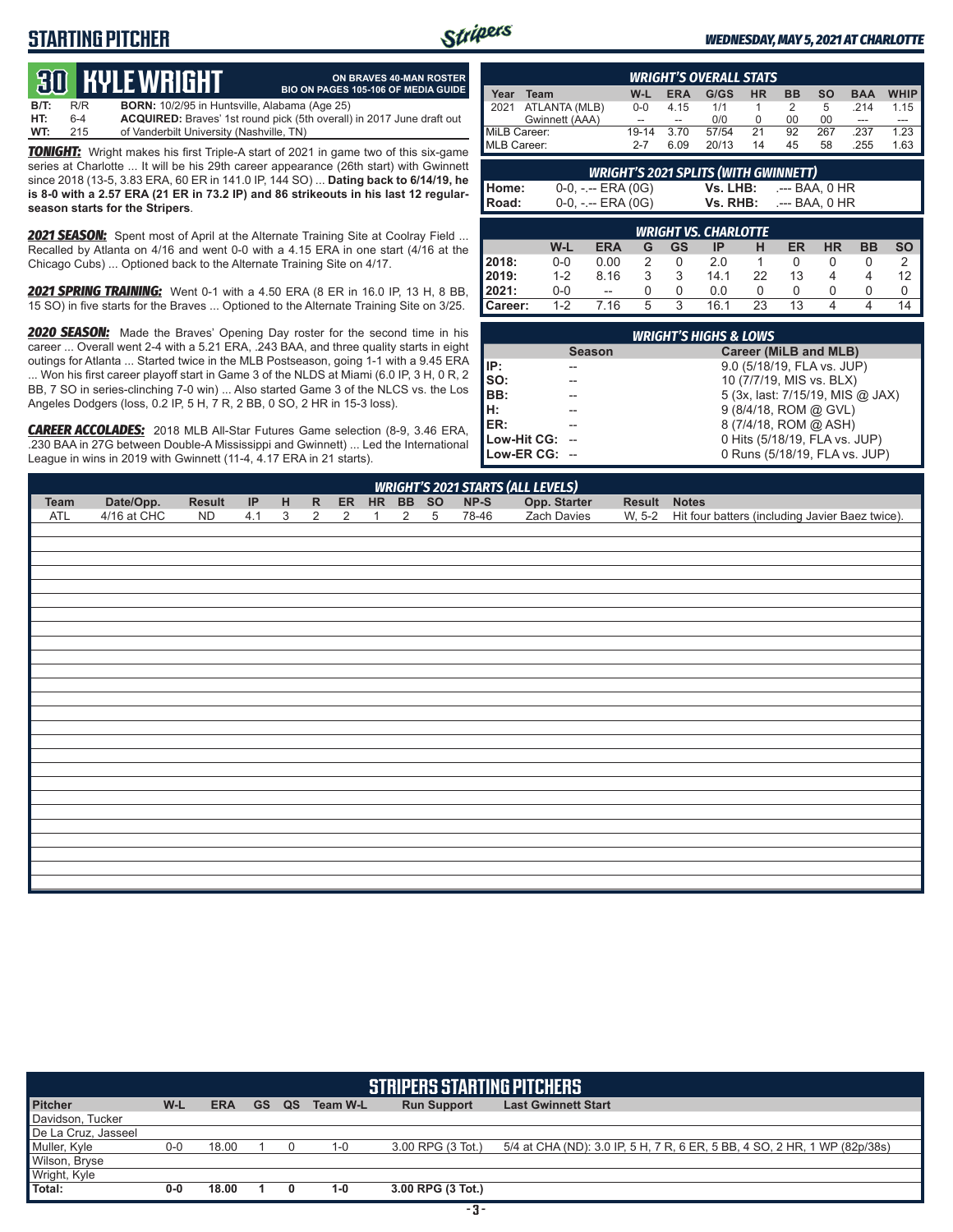## **BULLPEN**



| <b>CURRENT STRIPERS RELIEVERS</b> |         |            |   |           |            |               |              |                                                                 |                         |  |  |  |  |
|-----------------------------------|---------|------------|---|-----------|------------|---------------|--------------|-----------------------------------------------------------------|-------------------------|--|--|--|--|
| <b>Pitcher</b>                    | $W-L$   | <b>ERA</b> | G | <b>GF</b> | <b>HLD</b> | <b>SV/OPP</b> | <b>IR/RS</b> | <b>Last Gwinnett Outing</b>                                     | <b>Scoreless Streak</b> |  |  |  |  |
| Arano. Victor                     | $0 - 0$ | 9.00       |   |           | 0          | 0/1           | 0/0          | 5/4 at CHA: 1.0 IP, 1 H, 1 R, 1 ER, 1 BB, 2 SO, 1 HR (18p/10s)  | 0G                      |  |  |  |  |
| Bradford, Chasen                  |         |            |   |           |            |               |              |                                                                 |                         |  |  |  |  |
| Burrows. Thomas (L)               | $0 - 0$ | 0.00       |   |           | 0          | 0/0           | 0/0          | 5/4 at CHA: 2.0 IP, 0 H, 0 R, 2 BB, 2 SO (26p/14s)              | 1G (2.0 IP)             |  |  |  |  |
| Chavez, Jesse                     |         |            |   |           |            |               |              |                                                                 |                         |  |  |  |  |
| Edwards Jr., Carl                 | $0 - 0$ | 0.00       |   |           | 0          | 0/0           | 0/0          | 5/4 at CHA: 1.0 IP, 0 H, 0 R, 1 BB, 3 SO (19p/13s)              | 1G (1.0 IP)             |  |  |  |  |
| Hernandez, Daysbel                |         |            |   |           |            |               |              |                                                                 |                         |  |  |  |  |
| Horacek, Mitch (L)                |         |            |   |           |            |               |              |                                                                 |                         |  |  |  |  |
| Johnstone, Connor                 | $0-0$   | 0.00       |   |           | $\Omega$   | 0/0           | 3/3          | 5/4 at CHA: 3.0 IP, 1 H, 0 R, 0 BB, 1 SO (27p/18s)              | 1G (3.0 IP)             |  |  |  |  |
| <sup>1</sup> Jones, Nate          |         |            |   |           |            |               |              |                                                                 |                         |  |  |  |  |
| Kelley, Trevor                    |         |            |   |           |            |               |              |                                                                 |                         |  |  |  |  |
| Lee, Dylan (L)                    | $1 - 0$ | 0.00       |   |           | 0          | 0/0           | 0/0          | 5/4 at CHA (W, 1): 2.0 IP, 1 H, 1 R, 0 ER, 0 BB, 3 SO (31p/23s) | 0G                      |  |  |  |  |
| Newcomb, Sean (L)                 |         |            |   |           |            |               |              |                                                                 |                         |  |  |  |  |

## *VICTOR ARANO - RHP - #54:*

- **• Spring Training:** 0-1, 34.71 ERA, .538 BAA, 1 SV in 3G with Atlanta.
- **• 2020:** Was a member of Philadelphia's 60-man player pool, but spent the entire year at the Alternate Site in Lehigh Valley ... DFA'd by the Phillies on 1/18.
- **• 2019:** Limited to just 6G with Triple-A Lehigh Valley (2-0, 0.00 ERA in 3G) and Philadelphia (1-0, 3.86 ERA in 3G) ... Was on injured list from 4/20-end of season (right elbow inflammation).
- **• Acquired:** Claimed off waivers from Philadelphia (1/22/21) ... Originally signed by the Los Angeles Dodgers as a non-drafted free agent (4/4/13).
- **• MLB Career:** 3-2, 2.65 ERA, .224 BAA, 3 SV in 73G with Philadelphia (2017-19).

## *CHASEN BRADFORD - RHP - #28:*

- **• Spring Training:** Did not pitch in Atlanta's MLB camp.
- **• 2020:** Re-signed by Seattle to an MiLB deal on 1/15, but was not included on the Mariners' 60-man player pool ... Did not play.
- **• 2019:** Split time between Seattle (0-0, 4.86 ERA, 1 SV in 12G) and Triple-A Tacoma (0-0, 6.75 ERA, 1 SV in 5G).
- **• Acquired:** MiLB FA (3/15/21) ... Originally the New York Mets' 35th round pick in 2011 out of the University of Central Florida.
- **• MLB Career:** 7-0, 3.89 ERA, .253 BAA, 1 SV in 86G with NYM, SEA (2017-19).

## *THOMAS BURROWS - LHP - #49:*

- **• MLB.com Prospect Rankings:** #22 (Braves Top 30).
- **• Spring Training:** 0-1, 6.75 ERA, .222 BAA, 0 SV in 4G with Atlanta.
- **• 2020:** Was an NRI to Braves Spring Training, but not included on 60-man player pool ... Did not play.
- **• 2019:** Went 2-4 with a 4.42 ERA, .221 BAA, and 7 saves (7-for-9) in 43G between Double-A Mississippi and Gwinnett ... Stranded 16 of 17 inherited runners with the Stripers (94.1%) ... Won Atlanta's Bill Lucas Award for community service.
- **• Acquired:** Via trade with Seattle (1/11/17) ... Originally the Mariners' 4th-round pick in 2016 out of the University of Alabama.

## *JESSE CHAVEZ - RHP - #40:*

- **• Spring Training:** 0-0, 14.54 ERA, .429 BAA, 0 SV in 5G with the Los Angeles Angels ... Released on 3/25.
- **• 2020:** Logged 18G with Texas, going 0-0 with a 6.88 ERA and .303 BAA.
- **• 2019:** In 48G (9 starts) with Texas, went 3-5 with a 4.85 ERA, .267 BAA, and 1 save.
- **• Acquired:** MiLB FA (4/17/21) ... Originally Texas's 42nd round pick in 2002 out of Riverside Community College (Riverside, CA).
- **• MLB Career:** 41-58, 4.52 ERA, .266 BAA, 8 SV in 481G with PIT, ATL, KC, TOR, OAK, LAD, LAA, TEX, CHC (2008-20) ... Made his lone MLB Postseason appearance with the Cubs in 2018 NL Wild Card Game (1.0 IP, 1 H, 0 R, 0 SO).

## *CARL EDWARDS JR. - RHP - #56:*

- **• Spring Training:** 0-0, 1.08 ERA, .233 BAA, 0 SV in 8G with Atlanta ... Released on 3/25, re-signed to MiLB deal on 3/31.
- **• 2020:** Limited to 5G with Seattle (0-0, 1.93 ERA, .125 BAA, 1 SV) ... Placed on the 10-day injured list on 8/7 (right forearm strain), missed the rest of the season.
- **• 2019:** Went 1-1 with an 8.47 ERA and .190 BAA in 22G with Chicago and San Diego ... Traded bu the Cubs to the Padres on 7/31 in exchange for LHP Brad Wieck.
- **• Acquired:** MiLB FA (2/2/21) ... Originally Texas' 48th-round pick in 2011.
- **• MLB Career:** 9-8, 3.54 ERA, .156 BAA, 3 SV in 199G with CHC, SD, SEA (2015-20) ... Pitched in 2016 and 2017 Postseasons with the Cubs (1-2, 6.55 ERA in 15G).

## *DAYSBEL HERNANDEZ - RHP - #36:*

- **• MLB.com Prospect Ranks:** #17 (Braves Top 30).
- **• Spring Training:** 0-0, 9.00 ERA, .353 BAA, 0 SV in 6G with Atlanta.
- **• 2020:** Was not on the Braves' 60-man player pool ... Participated in Atlanta's Instructional League at Coolray Field in October. **• 2019:** Spent the entire season with Advanced-A Florida, going 5-2 with a 1.71 ERA,
- .184 BAA, and 7 SV (7-for-10) in 35G ... Named an MiLB.com Braves Org. All-Star. **• Acquired:** NDFA (9/13/17) out of Sandino, Cuba.

## *MITCH HORACEK - LHP - #59:*

- **• Spring Training:** Did not pitch in Atlanta's MLB camp.
- **• 2020:** Signed with Minnesota, but was not on the Twins' 60-man player pool.
- **• 2019:** Pitched for both Double-A Hartford (4-0, 2.48 ERA in 34G) and Triple-A Albuquerque (1-1, 18.75 ERA in 12G) in the Colorado Rockies organization.
- **• Acquired:** MiLB FA (3/25/21) ... Originally Baltimore's 9th-round pick in 2013 out of Dartmouth College (Hanover, NH).

## *NATE JONES - RHP - #48:*

- **• 2021:** Made Braves' Opening Day roster ... Went 0-2 with a 3.48 ERA in 12G (10.1 IP) with Atlanta before being optioned on 5/3 (to Braves Alternate Training Site).
- **• Spring Training:** 0-0, 1.23 ERA, .125 BAA in 7G with Atlanta.
- **• 2020:** Pitched in 21 games with Cincinnati, going 0-1 with a 6.27 ERA and 23 SO in 18.2 IP ... Released by the Reds on 9/25 ... Pitched to a 3.52 ERA in first 10 games.
- **• 2019:** With the Chicago White Sox, went 0-1 with a 3.48 ERA and 1 SV in 13G over 10.1 IP ... Traded to Texas on 7/31 and spent rest of the season on injured list.
- **• Acquired:** Signed by Atlanta to a MiLB contract on 2/9/21 ... Originally the White Sox' 5th-round pick in 2007 out of Northern Kentucky University.
- **• MLB Career:** 22-16, 3.32 ERA, .237 BAA, 9 SV in 317G with CWS, CIN, ATL (2012- 21) ... Went 8-0 with a 2.39 ERA over 65G in his rookie year in 2012.

### *TREVOR KELLEY - RHP - #43:*

- **• Spring Training:** Did not pitch in Chicago Cubs' MLB camp ... Released on 4/23.
- **• 2020:** Pitched in 4G with Philadelphia, going 0-0 with a 10.80 ERA ... Outrighted on 8/14 and spent the rest of the season at the Phillies Alternate Site.
- **• 2019:** In 52G with Triple-A Pawtucket, went 5-5 with a 1.79 ERA, .216 BAA, and 12 SV ... Was an International League Midseason and Postseason All-Star and a *Baseball America* Triple-A All-Star ... Led IL in appearances and was T-1st in saves ... Made MLB debut on 7/2 at Toronto and logged 10G with Boston (0-3, 8.64 ERA).
- **• Acquired:** MiLB FA (4/28/21) ... Originally Boston's 36th-round pick in 2015 out of the University of North Carolina at Chapel Hill.
- **• MLB Career:** 0-3, 9.26 ERA, .347 BAA, 0 SV in 14G with Boston (2019) and Philadelphia (2020).

#### *DYLAN LEE - LHP - #58:*

- **• Spring Training:** 0-0, 0.00 ERA, 0 SV in 2G with Miami ... Released on 3/29.
- **• 2020:** Was a non-roster invite to Marlins Spring Training, but was not on Miami's 60-man player pool ... Did not play.
- **• 2019:** Logged 45G between Double-A Jacksonville (0-3, 1.91 ERA, .176 BAA, 13 SV in 32G) and Triple-A New Orleans (1-3, 4.71 ERA, .329 BAA, 0 SV in 13G).
- **• Acquired:** MiLB FA (4/15/21) ... Originally Miami's 10th-round pick in 2016 out of Cal State Fresno (Fresno, CA).

## *SEAN NEWCOMB - LHP - #15:*

- **• 2021:** In 7G with Atlanta, is 1-0 with an 8.53 ERA, .280 BAA, and 1 SV ... Optioned to Gwinnett on 5/5 to make room for LHP Max Fried.
- **• Spring Training:** 0-0, 1.29 ERA, .227 BAA, 0 SV in 6G (1GS) with Atlanta.
- **• 2020:** Made just 4 starts with the Braves (0-2, 11.20 ERA) ... Spent most of the year at the Alternate Training Site at Coolray Field.
- **• Acquired:** Via trade with the Los Angeles Angels in exchange for SS Andrelton Simmons (11/12/15) ... Originally the Angels' 1st-round pick (15th overall) in 2014 out of the University of Hartford (West Hartford, CT).
- **• MLB Career:** 23-23, 4.24 ERA, .243 BAA, 2 SV in 116G (57GS) with Atlanta (2017-
- 21) ... In 6G during the 2018-19 Postseasons, went 1-0 with a 1.08 ERA.

| <b>STRIPERS PITCHING BREAKDOWN</b> |             |                               |      |          |   |                       |           |           |           |  |
|------------------------------------|-------------|-------------------------------|------|----------|---|-----------------------|-----------|-----------|-----------|--|
|                                    | W-L         | <b>ERA</b>                    | IP   |          | R | ER                    | <b>HR</b> | <b>BB</b> | <b>SO</b> |  |
| Starters:                          | $0 - 0$     | 18.00                         | 3.0  | 5        |   | 6                     |           |           |           |  |
| Relievers:                         | $1 - 0$     | 1.00                          | 9.0  |          |   |                       |           |           |           |  |
| Total:                             | 1- $\Omega$ | 5 25                          | 12 O | 8        | 9 |                       |           |           | 15        |  |
|                                    |             | <b>Saves/Opp: 0/1 (00.0%)</b> |      | Holds: 0 |   | IR/Scored: 3/3 (100%) |           |           |           |  |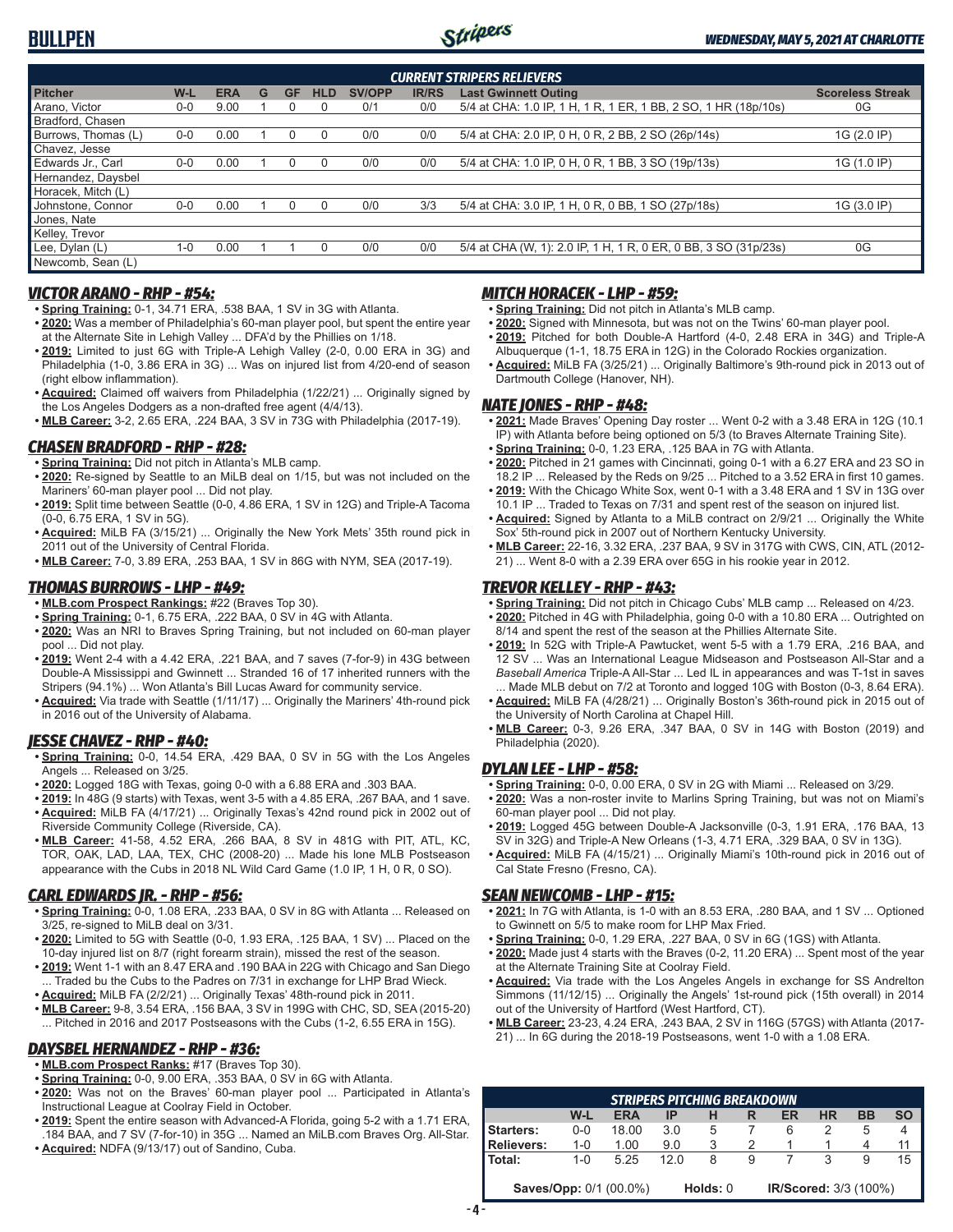| <b>OFFENSE</b>  |                              |                 |                                  | Stripers    |                             |  |  |             |  | <b>WEDNESDAY, MAY 5, 2021 AT CHARLOTTE</b> |
|-----------------|------------------------------|-----------------|----------------------------------|-------------|-----------------------------|--|--|-------------|--|--------------------------------------------|
| <b>TOTAL:</b>   | 205, 2 HR, .922 OPS          | <b>RISP:</b>    | 227, 1 HR, .701 OPS RUNS/INNING: |             | $1 \quad 2 \quad 3 \quad 4$ |  |  | 5 6 7 8 9 X |  | <b>TOT</b>                                 |
| Vs. LHP:        | 231, 1 HR, 778 OPS           | <b>RISP/20:</b> | 200, 0 HR, 400 OPS               | I Stripers: |                             |  |  |             |  |                                            |
| <b>Vs. RHP:</b> | 350, 1 HR, 1.108 OPS LOADED: |                 | <b>IN/A</b>                      | Opponents:  |                             |  |  |             |  |                                            |

|                     |                                    | <b>BATTER'S BOX</b>    |                          |                                    |
|---------------------|------------------------------------|------------------------|--------------------------|------------------------------------|
| <b>Player</b>       | <b>Season with GWN</b>             | 5/4 at CHA             | <b>Active Hit Streak</b> | <b>Road Trip</b>                   |
| Almonte, Abraham    | .250, 0 HR, 1 RBI, 0 SB, 1.000 OPS | 1-4, 1 2B, 1 RBI       | 1G (Since 5/4)           | .250 (1-4), 1 2B, 1 R, 1 RBI       |
| Arcia, Orlando      | .250, 0 HR, 0 RBI, 0 SB, .750 OPS  | 1-4                    | 1G (Since 5/4)           | $.250(1-4), 1R$                    |
| Brugman, Jaycob     | ---                                | <b>DNP</b>             | ---                      | ---                                |
| Camargo, Johan      | .200, 0 HR, 1 RBI, 0 SB, .733 OPS  | 1-5, 1 2B, 1 RBI       | 1G (Since 5/4)           | .200 (1-5), 1 2B, 2 R, 1 RBI       |
| Casteel, Ryan       | ---                                | <b>DNP</b>             | ---                      | ---                                |
| Demeritte, Travis   | .500, 1 HR, 5 RBI, 1 SB, 1.500 OPS | 3-6, 1 HR, 5 RBI, 1 SB | 1G (Since 5/4)           | .500 (3-6), 1 HR, 2 R, 5 RBI, 1 SB |
| Ervin, Phillip      | .200, 0 HR, 0 RBI, 0 SB, .533 OPS  | $1 - 5$                | 1G (Since 5/4)           | $.200(1-5)$                        |
| Goins, Ryan         | .400, 1 HR, 1 RBI, 0 SB, 1.700 OPS | 2-5, 1 2B, 1 HR, 1 RBI | 1G (Since 5/4)           | .400 (2-5), 1 2B, 1 HR, 2 R, 1 RBI |
| Gore, Terrance      |                                    | <b>DNP</b>             |                          | ---                                |
| Martinez, Carlos    | .167.0 HR. 1 RBI. 0 SB. .333 OPS   | 1-6, 1 RBI             | 1G (Since 5/4)           | .167 (1-6), 1 RBI                  |
| Morales, Jonathan   | ---                                | <b>DNP</b>             | ---                      | ---                                |
| Sanchez, Yolmer     | .400, 0 HR, 0 RBI, 0 SB, 1.100 OPS | $2-5, 12B$             | 1G (Since 5/4)           | $.400$ (2-5), 1 2B, 1 R            |
| Snider, Travis      |                                    | <b>DNP</b>             | ---                      | ---                                |
| Unroe, Riley        | ---                                | <b>DNP</b>             | ---                      | ---                                |
| <b>Waters, Drew</b> | .167.0 HR.0 RBI.1 SB. .619 OPS     | $1-6, 1SB$             | 1G (Since 5/4)           | $.167(1-6), 1R, 1SB$               |

|                |          |    |    |           |                |   |                      | <b>HOME RUNS</b> |                                      |            | <b>MULTI-GAMES</b> |             |
|----------------|----------|----|----|-----------|----------------|---|----------------------|------------------|--------------------------------------|------------|--------------------|-------------|
| Player         | 1R       | 2R | 3R | <b>GS</b> | Tot.           |   | <b>Off LH Off RH</b> | Team W-L         | <b>Last HR with Gwinnett</b>         | <b>Hit</b> | <b>RBI</b>         | <b>HR</b>   |
| Almonte        |          |    | 0  | 0         | 0              | 0 | 0                    | $0 - 0$          | ---                                  | 0          | C                  |             |
| Arcia          | 0        |    | 0  | O         | 0              | 0 | 0                    | $0 - 0$          | ---                                  | $\Omega$   | 0                  | 0           |
| Brugman        | 0        | ი  | 0  | 0         | 0              | 0 | 0                    | $0-0$            | $---$                                | $\Omega$   | $\Omega$           | 0           |
| Camargo        | $\Omega$ | 0  | 0  | $\Omega$  | $\mathbf 0$    | 0 | 0                    | $0 - 0$          | 8/28/19 vs. NOR, 2R (Ty Blach)       | $\Omega$   | $\Omega$           | 0           |
| Casteel        | $\Omega$ | 0  | 0  | $\Omega$  | $\Omega$       | 0 | 0                    | $0 - 0$          | ---                                  | $\Omega$   | 0                  | 0           |
| Demeritte      | 0        |    | 0  | 0         |                | 0 |                      | $1 - 0$          | 5/4/21 at CHA, 2R (Tayron Guerrero)  |            |                    | 0           |
| Ervin          | 0        | 0  | 0  | 0         | 0              | 0 | 0                    | $0 - 0$          | ---                                  | $\Omega$   | $\Omega$           | 0           |
| Goins          |          |    | 0  | 0         |                |   | 0                    | $1 - 0$          | 5/4/21 at CHA, 1R (Kyle Kubat)       |            | C                  | 0           |
| Gore           |          |    | 0  | 0         | 0              |   | 0                    | $0 - 0$          | ---                                  | $\Omega$   | 0                  | 0           |
| Martinez       | $\Omega$ |    | 0  | 0         | 0              |   | 0                    | $0 - 0$          | ---                                  |            | $\cap$             | 0           |
| <b>Morales</b> | $\Omega$ |    | 0  | 0         | $\Omega$       |   | 0                    | $0 - 0$          | 6/16/19 at SYR, 1R (Ryley Gilliam)   | $\Omega$   | $\Omega$           | $\Omega$    |
| Sanchez        | 0        | 0  | 0  | 0         | $\Omega$       | 0 | 0                    | $0 - 0$          | ---                                  |            | $\Omega$           | $\Omega$    |
| Snider         | 0        |    | 0  | 0         | $\Omega$       |   | 0                    | $0 - 0$          | ---                                  | $\Omega$   | $\Omega$           | 0           |
| Unroe          |          |    | 0  | O         | $\Omega$       | O | 0                    | $0 - 0$          | 7/19/19 vs. ROC, 1R (Drew Hutchison) | $\Omega$   | 0                  | 0           |
| Waters         |          |    | 0  | 0         | $\Omega$       | 0 | 0                    | $0 - 0$          | 8/31/19 at DUR, 1R (Josh Fleming)    | $\Omega$   | $\Omega$           | $\mathbf 0$ |
| Total:         |          |    | 0  | 0         | $\overline{2}$ |   |                      |                  |                                      |            |                    |             |
| .              |          |    |    |           |                |   |                      |                  |                                      |            |                    |             |

**Leadoff Homers, Game (0x):**

**Walk-Off Homers (0x):**

**Inside-the-Park Homers (0x):**

**Back-to-Back Homers (0x):**

|                |      |                   | <b>PINCH HITTERS</b> |                                   |              |           |            |               | <b>HITTING STREAKS (10-PLUS GAMES)</b>                 |              |
|----------------|------|-------------------|----------------------|-----------------------------------|--------------|-----------|------------|---------------|--------------------------------------------------------|--------------|
| Player         | AVG. | <b>AB</b>         | н                    | 2B                                | 3B           | <b>HR</b> | <b>RBI</b> | <b>Player</b> | <b>Length/Dates</b>                                    | <b>Stats</b> |
|                |      |                   |                      |                                   |              |           |            |               |                                                        |              |
| Totals:        | .000 | $\mathbf{0}$      | 0                    | 0                                 | 0            | 0         | 0          |               |                                                        |              |
|                |      |                   |                      |                                   |              |           |            |               |                                                        |              |
|                |      |                   |                      |                                   |              |           |            |               |                                                        |              |
|                |      |                   |                      | <b>BATTER AWARDS &amp; HONORS</b> |              |           |            |               |                                                        |              |
| <b>Pitcher</b> |      | <b>Award/Date</b> |                      |                                   | <b>Stats</b> |           |            | <b>Player</b> | <b>ON-BASE STREAKS (20-PLUS GAMES)</b><br>Length/Dates | <b>Stats</b> |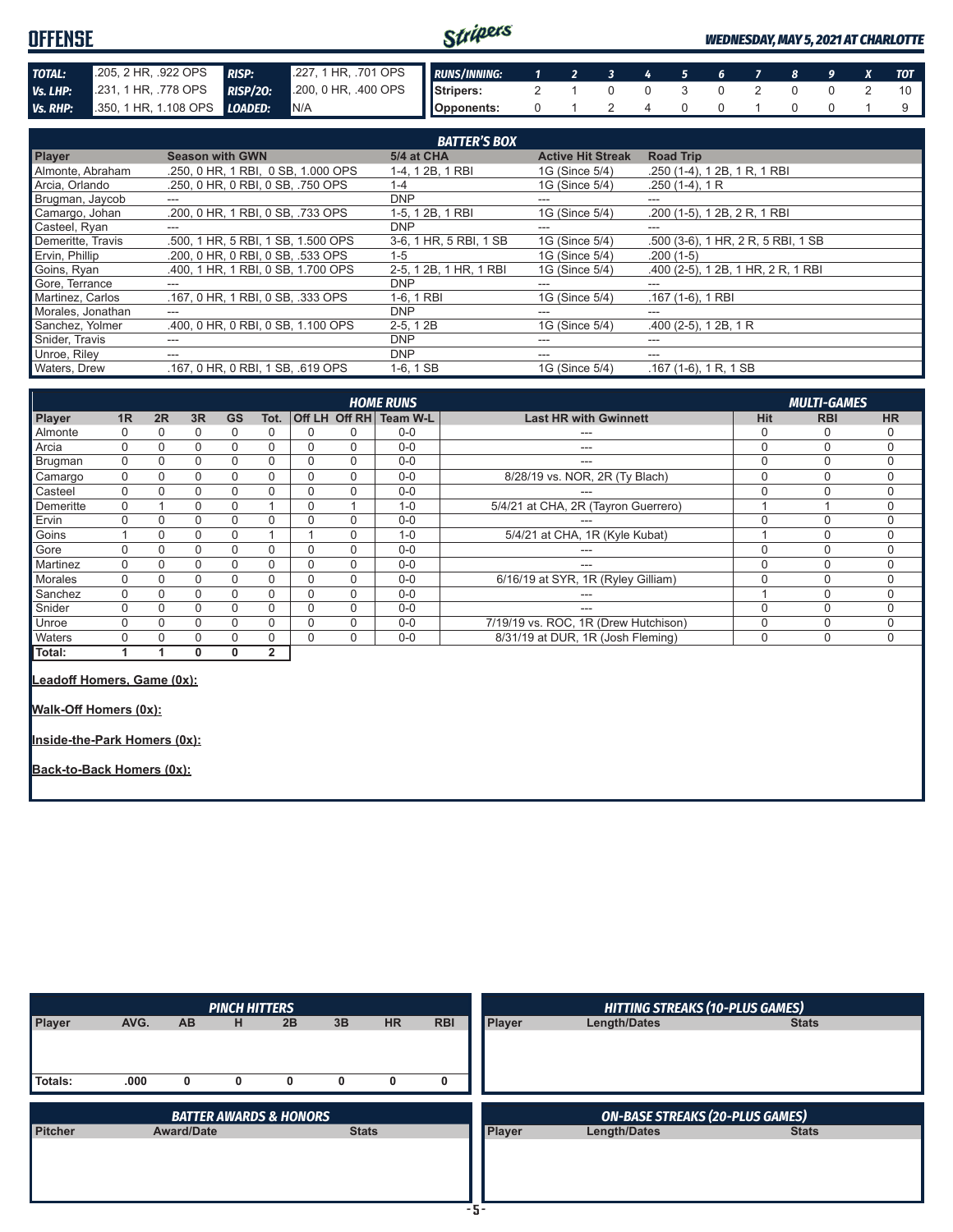## **BATTER BLURBS**



## *ABRAHAM ALMONTE - OF - #7*

- **• Spring Training:** .156, 3 2B, 1 3B, 3 R, 1 RBI, 1 SB, .595 OPS in 17G with Atlanta. **• 2020:** Played 7G with San Diego, batting .091 (1-for-11, 1 SB).
- **• Acquired:** MLB FA (10/30/20) ... Outrighted to the Braves Alternate Site on 3/26 ... Originally signed by the New York Yankees as a NDFA (7/2/05).
- **• MLB Career:** .237, 58 2B, 13 3B, 18 HR, 97 RBI, 25 SB in 376G with SEA, SD, CLE, KC, and ARI (2013-20).

### *ORLANDO ARCIA - INF - #13*

- **• 2021:** Was on Milwaukee's Opening Day roster and batted .091 (1-for-11, 1 RBI) in 4G before being traded to Atlanta on 4/6 (sent to Braves Alternate Site).
- **• Spring Training:** .191, 4 2B, 4 R, 6 RBI, .517 OPS in 19G with Milwaukee. **• 2020:** Spent 59 games with the Brewers, batting .260 (10 2B, 1 3B, 5 HR, 22 R, 20 RBI, 2 SB) ... Played in 2 Postseason games (.143, 1-for-7, 1 HR, 2 RBI).
- **• Acquired:** Via trade with Milwaukee in exchange for RHP Chad Sobotka and RHP Patrick Weigel (4/6/21) ... Originally signed by Milwaukee as a NDFA (10/22/10).
- **• MLB Career:** .244, 69 2B, 7 3B, 42 HR, 180 RBI, 39 SB in 542G with Milwaukee (2016-21) ... Played in the Postseason from 2018-20 (.295, 4 HR, 6 RBI in 13G).

## *JAYCOB BRUGMAN - OF - #14*

- **• Spring Training:** Did not play in Atlanta's MLB camp.
- **• 2020:** Was a non-roster invitee with the Chicago White Sox, but was not included on the 60-man player pool and did not play.
- **• 2019:** Hit .279 (22 2B, 1 3B, 24 HR, 66 RBI, .955 OPS) in 81 Triple-A games, playing for Norfolk (3G, released by Baltimore on 5/24) and Tacoma (78G, signed by Seattle on 6/1) 23 of his career-high 24 blasts came with the Rainiers.
- **• Acquired:** MiLB FA (12/26/20) ... Originally Oakland's 17th-round pick in 2013 out of Brigham Young University (Provo, UT).
- **• MLB Career:** .266, 2 2B, 0 3B, 3 HR, 12 RBI, 1 SB in 48G with Oakland (2017).

## *JOHAN CAMARGO - INF - #17*

- **• 2021:** In 2 stints with Atlanta (4/3-8, 4/16-29), is 0-for-11 in 9G.
- **• Spring Training:** .186, 2 2B, 1 HR, 4 R, 3 RBI in 18G with Atlanta.
- **• 2020:** Made Braves' Opening Day roster and batted .200 (8 2B, 4 HR, 16 R, 9 RBI) in 35G ... Added to the NLCS roster in place of injured Adam Duvall prior to Game 2 and played in 4G (.250, 2-for-8, 1 2B, 1 RBI).
- **• 2019:** In his second full MLB season, hit .233 (12 2B, 1 3B, 7 HR, 31 R, 32 RBI, 1 SB) in 98G with Atlanta ... Optioned to Gwinnett on 8/16 and hit safely in 13 of 14 games with the Stripers (.483, 6 2B, 2 HR, 10 R, 15 RBI, 1.221 OPS).
- **• Acquired:** NDFA (7/2/10) out of Panama City, Panama.
- **• MLB Career:** .258, 68 2B, 4 3B, 34 HR, 144 RBI, 2 SB in 358G with Atlanta (2017- 21) ... Played in 2018 and 2020 Postseasons (.087, 1 2B, 1 RBI in 8G).

## *RYAN CASTEEL - C - #9*

- **• Spring Training:** Did not play in Atlanta's MLB camp.
- **• 2020:** Was not on the Braves' 60-man player pool, did not play.
- **• 2019:** Played 118G with Double-A Mississippi, batting .263 (21 2B, 2 3B, 21 HR, 73 RBI, .811 OPS) ... Ranked 2nd in the Southern League in homers and RBI, 3rd in slugging (.477) ... Was his 2nd career 20-homer season (hit 22 in 2013).
- **• Acquired:** MiLB FA (3/14/21) ... Originally Colorado's 17th-round pick in 2010 out of Cleveland State Community College (Cleveland, TN).

## *TRAVIS DEMERITTE - OF - #12*

- **• Opening Night Record:** On 5/4 at CHA, tallied 5 RBI (3-for-6, HR) to set a GWN Opening Night record (Johan Camargo had 4 RBI on 4/6/17 vs. DUR).
- **• 2021:** Outrighted to Gwinnett on 2/21 and signed to a MiLB contract.
- **• Spring Training:** .133, 0 HR, 3 RBI, 1 SB, .467 OPS in 14G with Atlanta.
- **• 2020:** Hit .172 with 1 2B, 4 RBI in 18G with Detroit ... DFA'd on 2/5/21.
- **• 2019:** Made his Triple-A debut with Gwinnett and was an IL All-Star (.286, 20 HR, 73 RBI, .944 OPS in 96G) ... Has 1 of the 9 20-HR seasons in GWN history ... Traded to Detroit on 7/31, made his MLB debut (.225, 3 HR, 10 RBI in 48G).
- **• Acquired:** Off Waivers from Detroit (2/12/21) ... Originally Texas' 1st-round pick (30th overall) in 2013 out of Winder-Barrow High School (Winder, GA).
- **• MLB Career:** .217, 8 2B, 2 3B, 3 HR, 14 RBI, 3 SB with Detroit (2019-20).

## *PHILLIP ERVIN - OF - #18*

- **• 2021:** DFA'd on 3/28, outrighted to the Braves Alternate Site on 4/3.
- **• Spring Training:** .276, 0 HR, 2 RBI, 1 SB, .647 OPS in 18G with Atlanta. **• 2020:** Between Cincinnati and Seattle, hit .149 with 3 2B, 4 RBI, 1 SB in 37G ... DFA'd by the Reds (8/28), Mariners (12/16), and Chicago Cubs (2/20/21).
- **• Acquired:** Off waivers from the Chicago Cubs (2/22/21) ... Originally Cincinnati's 1st-round pick (27th overall) in 2013 out of Samford University (Homewood, AL).
- **• MLB Career:** .247, 26 2B, 8 3B, 17 HR, 68 RBI, 15 SB in 237G with CIN, SEA (2017-20) ... Talled 7 of his 8 career triples in 2019 (ranked 7th in NL).

## *RYAN GOINS - INF - #8*

- **• Spring Training:** .391, 2 2B, 0 HR, 5 RBI, 0 SB, .960 OPS in 16G with Atlanta. **• 2020:** Played in 14G with the Chicago White Sox, batting .000 (0-for-9, 4 R) ... Spent most of the year at the Alternate Site in Schaumburg, IL.
- **• Acquired:** MiLB FA (2/25/21) ... Originally Toronto's 4th-round pick in 2009 out of Dallas Baptist University (Dallas, TX).
- **• MLB Career:** .228, 71 2B, 12 3B, 22 HR, 158 RBI in 555G with TOR, KC, CWS (2013-20) ... Played for TOR in 2015, 2016 Postseason (.146, 1 HR, 5 RBI in 14G).

### *TERRANCE GORE - OF - #5*

- **• Spring Training:** Did not play in Atlanta's MLB camp.
- **• 2020:** Logged 2G in his lone season with the Los Angeles Dodgers (0 PA).
- **• 2019:** With Kansas City, hit .275 (2 2B, 1 3B, 13 R, 1 RBI, 13 SB) in 37G ... All numbers were career highs (has just 1 hit in 19 plate appearances in his other 6 MLB seasons).
- **• Acquired:** MiLB FA (2/18/21) ... Originally Kansas City's 20th-round pick in 2011 out of Gulf Coast Community College (Panama City, FL).
- **• MLB Career:** .224, 2 2B, 1 3B, 0 HR, 1 RBI, 40 SB in 102G with KC, CHC, LAD (2014-20) ... Played in the Postseason with KC (2014-15) and CHC (2018), going 0-for-2 with 3 R, 5 SB ... Won World Series with the Royals in 2015.

## *CARLOS MARTINEZ - C - #34*

- **• 2021:** When he plays, will make his Triple-A debut ... Is Gwinnett's lone offensive Triple-A rookie.
- **• Spring Training:** Did not play in Atlanta's MLB camp.
- **• 2020:** Was not on the Braves' 60-man player pool, did not play.
- **• 2019:** Played 63G for Double-A Mississippi, batting .198 (4 2B, 2 HR, 15 RBI, 3 SB) ... Joined Gwinnett for the IL Postseason on 9/6, but did not play.
- **• Acquired:** NDFA (11/21/12) out of Cartagena, Colombia.

## *JONATHAN MORALES - C - #20*

- **• Spring Training:** .250, 0 HR, 1 RBI, 0 SB, 1.200 OPS in 12G with Atlanta.
- **• 2020:** Spent entire year at Braves Alternate Site in Gwinnett (no MLB debut) ... Played for Caguas of the Puerto Rican Winter League (.394, 3 HR, 9 RBI in 13G), earning PWL Postseason All-Star honors.
- **• 2019:** Hit .240 (13 2B, 2 HR, 27 R, 25 RBI) in 80G between Double-A Mississippi and Gwinnett ... Logged 1 game during the IL Playoffs (0-for-1, BB).
- **• Acquired:** Braves' 25th-round pick in 2015 out of Miami-Dade Community College.

## *YOLMER SANCHEZ - INF - #2*

- **• Spring Training:** .190, 0 XBH, 2 RBI, 1 SB, .451 OPS in 15G with Baltimore ... DFA'd on 3/27, released on 3/30.
- **• 2020:** Played 11G with the Chicago White Sox, batting .313 (3 2B, 1 HR, 1 RBI, 1.164 OPS) ... Made his MLB Postseason debut in the ALWCS (1G, no at-bat).
- **• Acquired:** MiLB FA (3/31/21) ... Originally a NDFA with Chi. White Sox (5/29/09).
- **• MLB Career:** .245, 113 2B, 24 3B, 32 HR, 215 RBI, 30 SB in 657G with the Chicago White Sox (2014-20).

## *TRAVIS SNIDER - INF - #26*

- **• Spring Training:** Did not play in Atlanta's MLB camp.
- **• 2020:** Signed by Miami on 7/24 and reported to the Marlins' Alternate Site in Jupiter, FL, but was released on 8/27 and did not reach the Majors.
- **• 2019:** Played for Triple-A Reno in Arizona's system (.294, 22 2B, 4 3B, 11 HR, 41 RBI, 3 SB, .899 OPS in 93G).
- **• Acquired:** MiLB FA (2/26/21) ... Originally Toronto's 1st-round pick (14th overall) in 2006 out of Henry M. Jackson High School (Mill Creek, WA).
- **• MLB Career:** .244, 100 2B, 7 3B, 54 HR, 212 RBI, 22 SB in 630G with TOR, PIT (2008-15) ... Played for PIT in the Postseason from 2013-15 (.250, 1-for-4 in 3G).

## *RILEY UNROE - INF - #1*

- **• Spring Training:** Did not play in Atlanta's MLB camp.
- **• 2020:** Was not on Braves' 60-man player pool ... Played for Brisbane in Australian Baseball League (.176, 0 HR, 3 R, 0 RBI in 6G).
- **• 2019:** Played for Advanced-A Florida, Double-A Mississippi, and Gwinnett, batting .281 (22 2B, 3 3B, 9 HR, 59 R, 60 RBI, 14 SB) in 128G ... Named Florida State League Midseason All-Star, Southern League Player of the Week (9/2/19), MiLB. com Braves Organization All-Star.
- **• Acquired:** 2018 Rule 5 (LAA) ... Originally Tampa Bay's 2nd-round pick in 2013 out of Desert Ridge High School (Mesa, AZ).

## *DREW WATERS - OF - #11*

- **• MLB.com Prospect Ranks:** #2 (Braves Top 30), #29 (Top 100 Prospects).
- **• Spring Training:** .500, 1 2B, 0 HR, 2 RBI, 1 SB in 4G with Atlanta.
- **• 2020:** Spent entire year at Braves Alternate Site in Gwinnett (no MLB debut).
- **• 2019:** Hit .309/.360/.459, 40 2B, 9 3B, 7 HR, 80 R, 52 RBI, 16 SB in 134G with MIS and GWN ... Won Southern League Batting Title (.319, best in MIS history) and Most Valuable Player (1st in MIS history) ... Ranked among MiLB top 5 in doubles (T-3rd, 40) and hits (5th, 163).
- **• Acquired:** Braves' 2nd-round pick in 2017 (Etowah H.S., Woodstock, GA).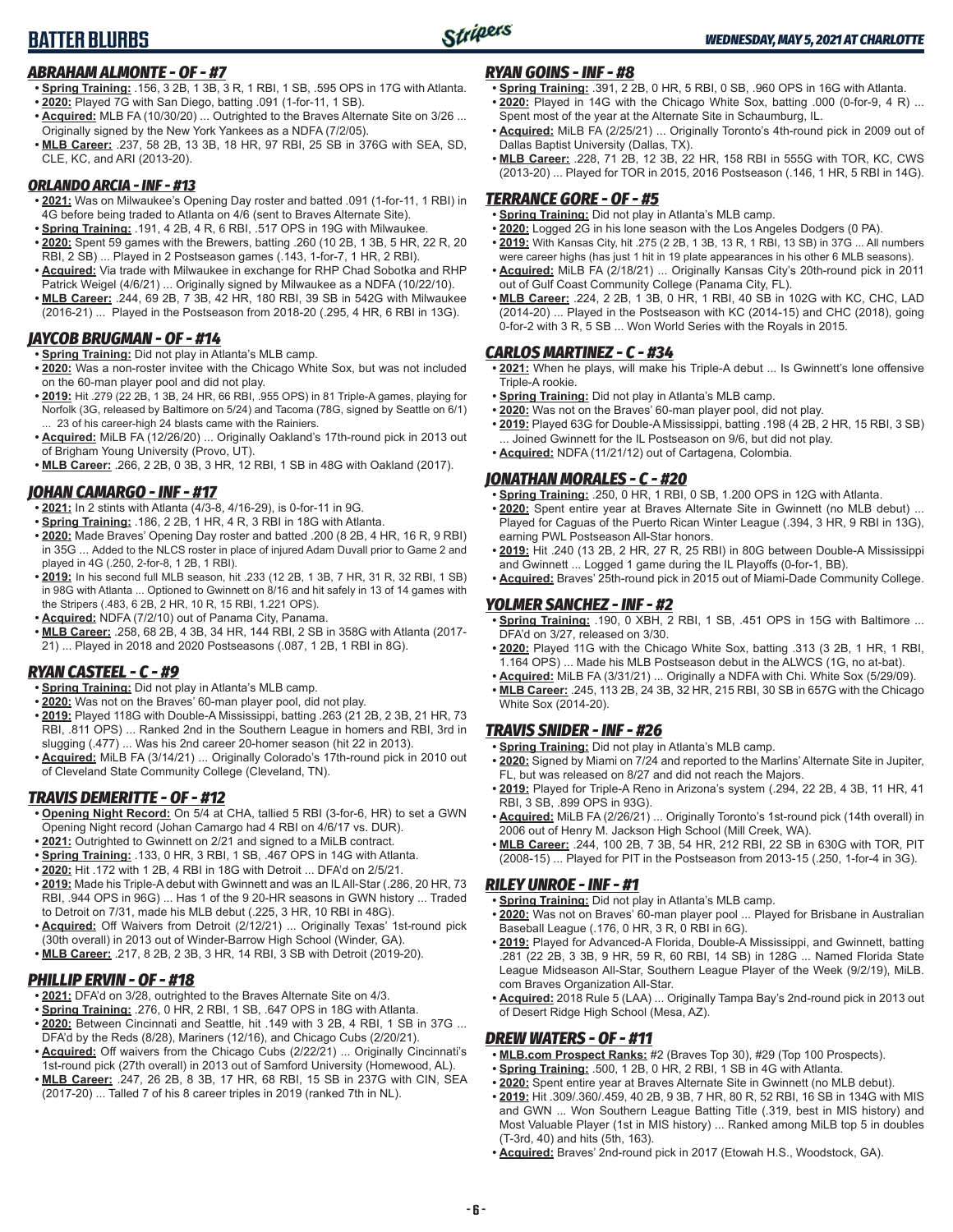## **SEASON SUMMARY**



## **TEAM HIGHS & LOWS**

| <b>OFFENSE:</b>                                                  |
|------------------------------------------------------------------|
|                                                                  |
|                                                                  |
|                                                                  |
|                                                                  |
|                                                                  |
|                                                                  |
|                                                                  |
|                                                                  |
| Most Home Runs, Inning1 (2x, last: 7th Inning, 5/4 at Charlotte) |
|                                                                  |
|                                                                  |
|                                                                  |
|                                                                  |
|                                                                  |
|                                                                  |
|                                                                  |
|                                                                  |
| <b>PITCHING:</b>                                                 |

## **TEAM MISCELLANEOUS**

Most Caught Stealing, Game ........................................................................... None

## **INDIVIDUAL HIGHS & LOWS**

#### **HITTING (GAME):** Hits ............................................................................3 (Demeritte, 5/4 at Charlotte) Runs ...................................................................2 (3 Players Tied, 5/4 at Charlotte) Doubles ..............................................................1 (5 Players Tied, 5/4 at Charlotte) Triples ...............................................................................................................None Home Runs.........................................................1 (2 Players Tied, 5/4 at Charlotte) Extra-Base Hits................................................................ 2 (Goins, 5/4 at Charlotte) Total Bases.........................................................6 (2 Players Tied, 5/4 at Charlotte) RBI.............................................................................5 (Demeritte, 5/4 at Charlotte) Strikeouts............................................................3 (2 Players Tied, 5/4 at Charlotte) Walks..................................................................2 (2 Players Tied, 5/4 at Charlotte) Hit-by-Pitch.................................................................... 1 (Waters, 5/4 at Charlotte) Stolen Bases ......................................................1 (2 Players Tied, 5/4 at Charlotte) Caught Stealing................................................................ 1 (Ervin, 5/4 at Charlotte)

#### **PITCHING (GAME):**

| <b>DEFENSE (GAME):</b> |                                        |
|------------------------|----------------------------------------|
|                        |                                        |
|                        |                                        |
|                        |                                        |
|                        | Caught Stealing <b>Caught Stealing</b> |

## **STREAKS**

Caught Stealing ................................................................................................None

| <b>OFFENSIVE (LONGEST IN 2021 ONLY):</b> |  |
|------------------------------------------|--|
|                                          |  |
|                                          |  |
|                                          |  |
|                                          |  |
|                                          |  |
| PITCHING (LONGEST IN 2021 ONLY):         |  |
|                                          |  |
|                                          |  |
|                                          |  |
|                                          |  |
|                                          |  |

## **LAST TIME IT HAPPENED (GWINNETT REGULAR-SEASON HISTORY)**

## **INDIVIDUAL OFFENSE:**

|                             | Homers, Both Sides of Plate  Mel Rojas Jr. (7/7/16 at Charlotte) |
|-----------------------------|------------------------------------------------------------------|
|                             |                                                                  |
|                             |                                                                  |
|                             |                                                                  |
|                             |                                                                  |
|                             |                                                                  |
|                             |                                                                  |
|                             |                                                                  |
|                             |                                                                  |
|                             |                                                                  |
|                             |                                                                  |
|                             |                                                                  |
|                             |                                                                  |
|                             |                                                                  |
| <b>INDIVIDUAL PITCHING:</b> |                                                                  |
|                             | Never                                                            |
|                             |                                                                  |
|                             | (6/28/10 at Louisville) Codd Redmond (5/28/10 at Louisville)     |

| 9.0-Inning No-Hitter (Solo)Todd Redmond (5/28/10 at Louisville)                |
|--------------------------------------------------------------------------------|
| 9.0-Inning No-Hitter (Comb.) Wooten/Marksberry/Ramirez (6/30/16 at Louisville) |
|                                                                                |
|                                                                                |
| 25.0-Inning Scoreless Streak Stephen Marek, 25.1 IP (6/6/10-8/2/10)            |

#### **- 7 -**

#### **TEAM PITCHING:**

## **TEAM DEFENSE:**

Turn a Triple Play ..........................................................................5/28/19 at Toledo